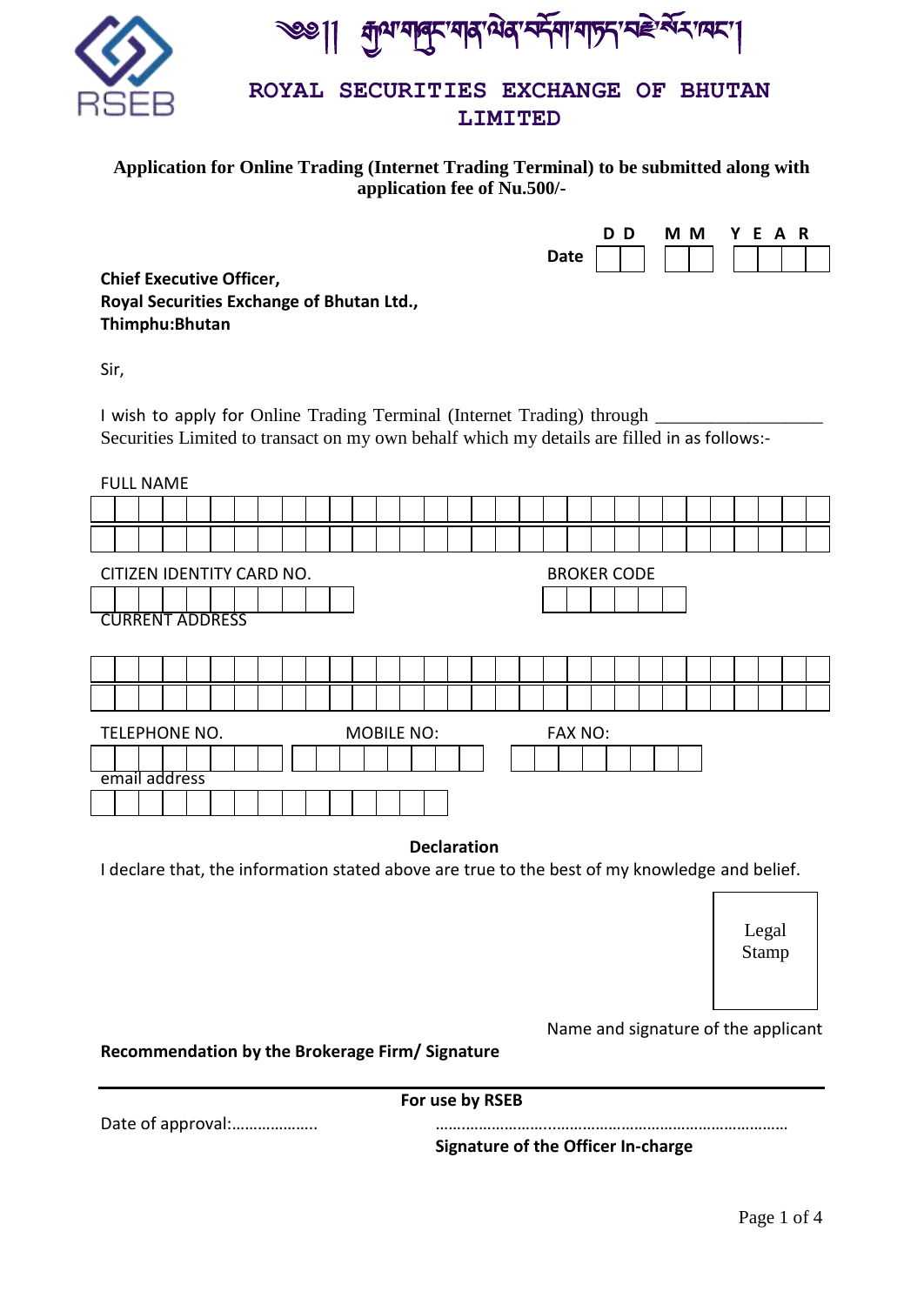



## **AGREEMENT BETWEEN THE ROYAL SECURITIES EXCHANGE OF BHUTAN (RSEB) AND THE CLIENT SEEKING TO USE ONLINE TRADING TERMINAL WITH THE RSEB**

|        | This Agreement is drawn on this |  | dav of |                                                           |  | between the ROYAL SECURITIES EXCHANGE OF BHUTAN LIMITED |  |                              |  |
|--------|---------------------------------|--|--------|-----------------------------------------------------------|--|---------------------------------------------------------|--|------------------------------|--|
| (RSEB) |                                 |  |        | situated at Thimphu, Bhutan hereinafter called the "RSEB" |  |                                                         |  | of the <b>One part</b> : AND |  |
|        |                                 |  |        | situated at                                               |  |                                                         |  |                              |  |

hereinafter called **"the Client"** of the **Other Part.**

#### **Witnesseth**

**WHEREAS** the Client has furnished to the RSEB the duly filled-in application in the specified form requesting the RSEB for online trading terminal.

**NOW THEREFORE** in consideration of the RSEB having agreed to provide online trading terminal to the client, the parties hereto do hereby agree and covenant with each other as follows:

### **1. General Clauses**

- 1.1 Words and expressions used but not defined in this Agreement but defined under, The Companies Act 2000, The Financial Services Act 2011, The Exchange ATS Rule shall have the meaning assigned to them under the aforesaid Acts, Regulations or Rules as the case may be.
- 1.2 The parties hereto shall be bound by the Companies Act 2000, The Financial Services Act 2011, The Exchange ATS Rule and agree to abide by the Rules and Operating Instructions issued from time to time by the RSEB in the same manner and to the same extent as if the same were set out herein and formed part of this Agreement.
- 1.3 The Client shall continue to be bound by the Rules and Operating Instructions / User Manual of RSEB even after ceasing to be a Client in so far as may be necessary for completion of or compliance with its obligations in respect of all matters, entries or transactions which the Client may have carried out, executed, entered into, undertaken or may have been required to do, before ceasing to be the Client and which may have remained outstanding, incomplete or pending at the time of its ceasing to be a Client.

### **2. Fees and Charges**

- 2.1 The Client shall pay such fees and charges to the RSEB, as may be mutually agreed upon, for availing online trading terminal for rendering such other services as are incidental or consequential to the Client.
- 2.2 The RSEB shall be entitled to change or revise the fees and charges from time to time provided however that no increase therein shall be effected by the RSEB unless the RSEB shall have given at least one months notice in writing to the Client in that behalf.
- 2.3 The Client further agrees that in the event of default in the payment of any of the fees or charges to the RSEB on their respective due dates or within one month of the same being demanded then, without prejudice to the right of the RSEB to terminate the Agreement and close the Online Trading Terminal of the Client, the RSEB shall be entitled to charge interest on the amount remaining outstanding or unpaid at the highest prevailing Bank Rate.

### **3. Responsibilities**

- a) The RSEB shall ensure that satisfactory arrangements are in place to ensure confidentiality of information in such a way that information is only accessible to an authorized person.
- b) The client shall safeguard the integrity of the service including the control to prevent:
	- i) Non-compliance with laws, Rules, Regulations and Guidelines issued by the RSEB, leading to illegal transactions, fraud or malpractice,
	- ii) Presentation of incorrect data, whether unintentionally or malevolently,
	- iii) False presentation or the use of incomplete information for transactions,
	- iv) Manipulation of data,
	- v) Viruses, leading to inter alia loss of data, unauthorized access to or manipulation of data, unavailability or threat of unavailability of system,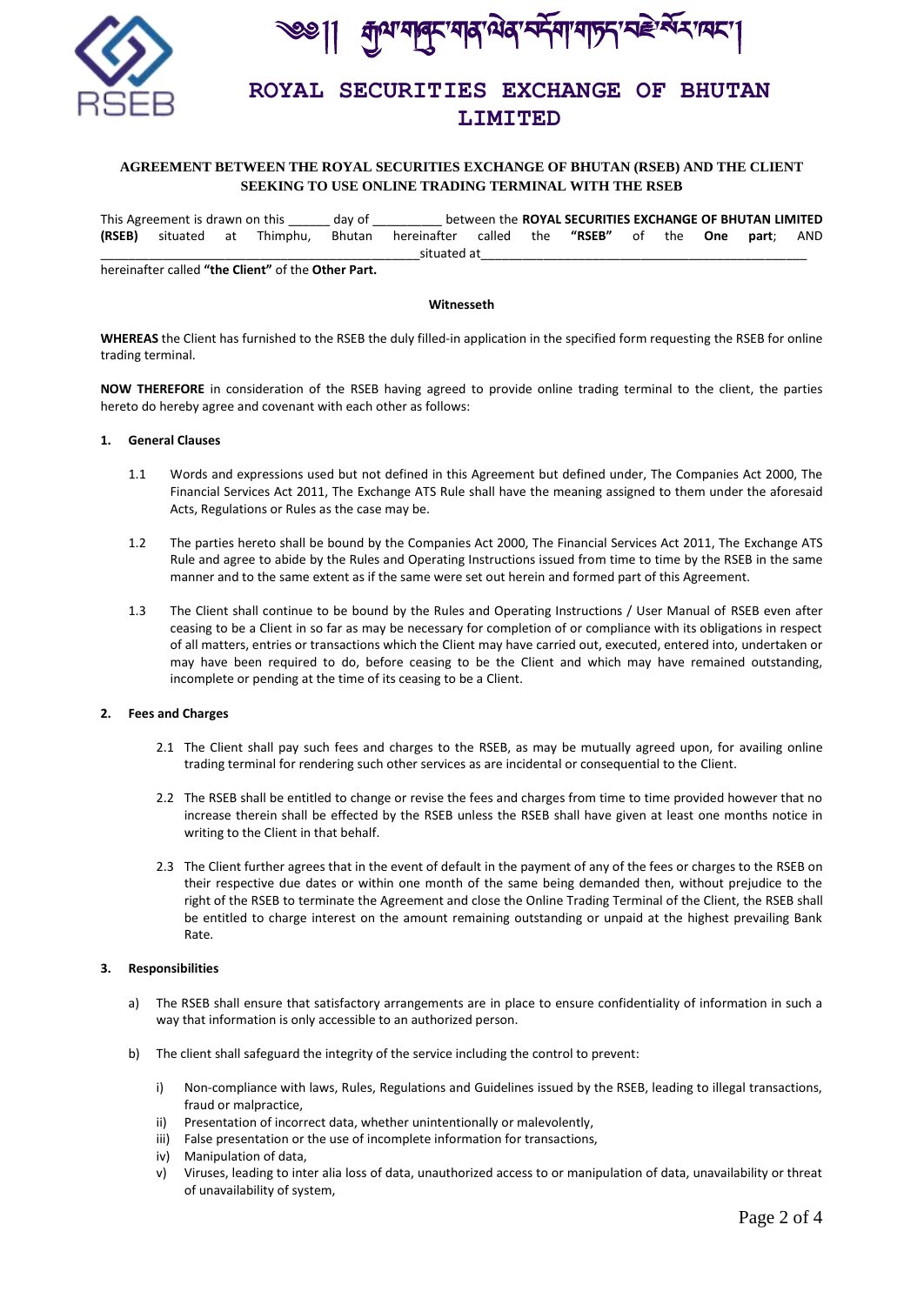

'यावर'यादालेदार्मिया'यान्ना'यहेर्ग्स्य प्राप्त

- c) Ensure the availability of the service in the event that:
	- i) In the event of any failure in the Online Trading Services arising through the failure of internet or the Online System the client shall route their orders through their respective brokers.
- d) The Client shall be held responsible for any kind of transaction arising due to his /her negligence such as loss of password, unauthorized transactions or any kind of fraud or malpractice.

#### **4. Redressal of Grievances**

The RSEB shall promptly attend to all grievances / complaints of the Client and shall resolve all such grievances / complaints as it relate to matters exclusively within the domain of the RSEB and shall endeavor to resolve the same at the earliest.

### **5. Termination**

- a) The RSEB shall be entitled to terminate this agreement in the event of the Client:
	- i. failing to pay the fees or charges as may be mutually agreed upon within a period of one month from the date of demand made in that behalf;
	- ii. commits or participates in any fraud or other act of moral turpitude in his / its dealings with the RSEB;
	- iii. otherwise misconducts himself in any manner.
- b) The RSEB may also terminate the Agreement without assigning any reasons for such termination provided the RSEB shall have issued at least one months prior notice in writing to the Client in that behalf.
- c) The Client may at any time terminate the Agreement by calling upon the RSEB to close his / her Online Trading terminal with the RSEB provided no instructions remain pending or unexecuted and no fees or charges remain payable by the Client to the RSEB.
- d) Notwithstanding termination of the Agreement by the RSEB or closure of his / its Online Trading Terminal by the Client, the provisions of the Agreement and all mutual rights and obligations arising therefrom shall, except in so far as the same are contrary to or inconsistent with such termination or closure, shall continue to be binding on the parties in respect of all acts, deeds, matters and things done and transactions effected during the period when the Agreement was effective.

#### **6. Authorized Representative**

Where the Client is a body corporate, it shall, simultaneously with the execution of the Agreement furnish to the RSEB, a list of officials authorized by it, who shall represent and interact on its behalf with the RSEB. Any change in such list including additions, deletions or alterations thereto shall be forthwith communicated to the RSEB.

### **7. Service of Notice**

- a) Any notice or communication required to be given under the Agreement shall not be binding unless the same is in writing and shall have been served by delivering the same at the address set out hereinabove against a written acknowledgement of receipt thereof or by sending the same by pre-paid registered post at the aforesaid address or transmitting the same by facsimile transmission, electronic mail or electronic data transfer at number or address that shall have been previously specified by the party to be notified.
- b) Notice given by personal delivery shall be deemed to be given at the time of delivery.
- c) Notice sent by post in accordance with this clause shall be deemed to be given at the commencement of business of the recipient of the notice on the third working day next following its posting.
- d) Notice sent by facsimile transmission, electronic mail or electronic data transfer shall be deemed to be given at the time of its actual transmission.
- **8. Governing Law**